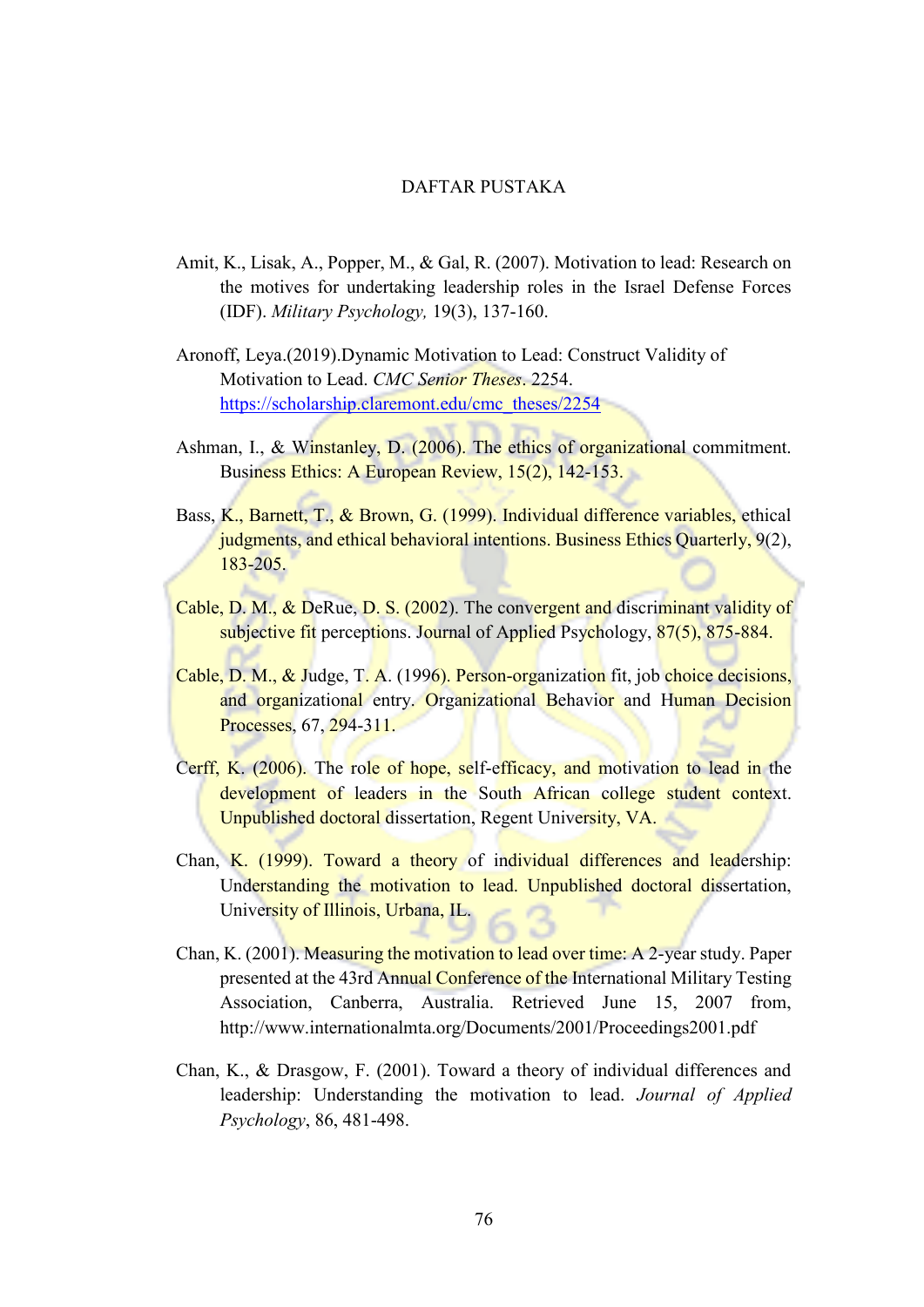- Chan, K., Ong, K. C., & Chah, C. (1999). Research and theory on the motivation to lead: Implications for officer selection. Paper presented the NATO Research & Technology Organization Workshop on Officer Selection, Monterey, CA. Retrieved August 10, 2007 from ftp://ftp.rta.nato.int/PubFullText/RTO/MP/RTOMP-055/MP-055-11.pdf
- Chan, K., Rounds, J., & Drasgow, F. (2000). The relation between vocational interests and the motivation to lead. *Journal of Vocational Behavior*, 57, 226-245.
- Chan, S. Y. S., & Leung, P. (2006). The effects of accounting students' ethical reasoning and personal factors on their ethical sensitivity. *Managerial Auditing Journal*, 21(4), 436-457.
- Chatman, J. A. (1989). Improving interactional organizational research: A model of person-organization fit. *The Academy of Management Review*, 14(3), 333-349.
- Chatman, J. A. (1991). Matching people and organizations: Selection and socialization in public accounting firms. *Administrative Science Quarterly*, 36, 459-484.
- Chatman, J. A., Wong, E. M., & Joyce, C. K. (2008). When do people make the place?: Considering the interactionist foundations of the attractionselection-attrition model. In D. B. Smith (Ed.), The People Make the Place: Exploring Dynamic Linkages Between Individuals and Organizations. New York: Lawrence Erlbaum Associates.
- Cho, Y., Harrist, S., Steele, M., & Murn, L.T. (2015). College Student Motivation to Lead in Relation to Basic Psychological Need Satisfaction and Leadership Self-Efficacy. *Journal of College Student Development56*(1), 32-44.
- Clemmons, Alton B.,2011. Values as Determinants of Motivation to Lead. Submitted to Regent University.
- Clinebell, S. K., & Clinebell, J. M. (2007). Differences between part-time and fulltime employees in the financial services industry. *Journal of Leadership & Organizational Studies*, 14(2), 157-167.
- Coldwell, D. A., Billsberry, J., van Meurs, N., & Marsh, P. J. G. (2008). The effects of person-organization ethical fit on employee attraction and retention: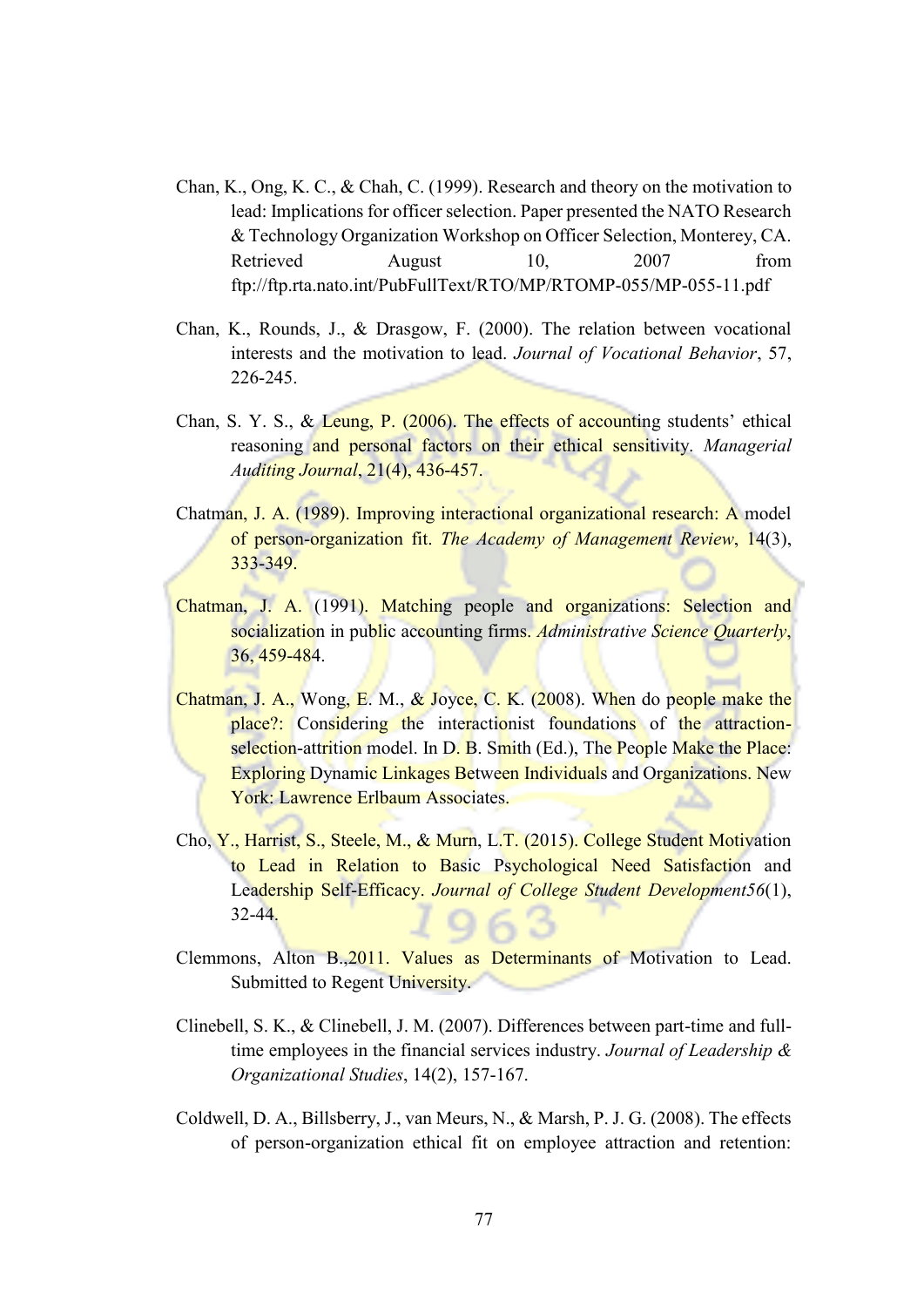Towards a testabel explanatory model. *Journal of Business Ethics*, 78(4), 611-622.

- Forsyth, D. R. (1980). A taxonomy of ethical ideologies. *Journal of Personality and Social Psychology*, 39, 175-184.
- Forsyth, D. R. (1992). Judging the morality of business practices: The influence of personal moral philosophies. *Journal of Business Ethics*, 11, 461-470.
- Forsyth, D. R., O'Boyle, E. H., & McDaniel, M. A. (2008). East meets West: A metaanalytic investigation of cultural variations in idealism and relativism. *Journal of Business Ethics*, 83(4), 813-833.
- Hackman, J. R., & Wageman, R. (2007). Asking the right questions about leadership. *American Psychologist*, 62, 43-47.
- Irjanti, Fany Audia. (2017). The Influence of Organizational Commitment, Ethical Orientation Idealism and Ethical Orientation Relativism To Whistleblowing Intention (Empirical Study on PT.Telkomsel Riau Province)*. JOM Fekon*, Vol.4 No.2 (Oktober) 2017. 7969-7980
- Jansen, K., & Kristof-Brown, A. L. (2006). Toward a multi-dimensional theory of person environment fit. *Journal of Managerial Issues*, 28, 193-212.
- Jayawickreme, E., & Chemero, A. (2008). Ecological moral realism: An alternative theoretical framework for studying moral psychology. *Review of General Psychology*, 12(2), 118-126.
- Judge, T. A. (2007). The future of person-organization fit research: Comments, observations, and a few suggestions. In C. Ostroff, & T. A. Judge (Eds.), *Perspectives on Organizational Fit* (pp. 419-445). Mahwah, NJ: Lawrence Erlbaum Associates.
- Judge, T. A. (2008). *The future of person-organization fit research: Problems, opportunities, and a few suggestions*. Paper presented at the 2nd Global eConference on Fit. Retrieved November 20, 2008 <http://www.fitconference.com/2008/key02.pdf>
- Karakurum, M. (2005). *The effects of person-organization fit on employee job satisfaction, performance and organizational commitment in a Turkish public organization*. Unpublished master's thesis, the Graduate School of Social Sciences, Middle East Technical University, Turkey.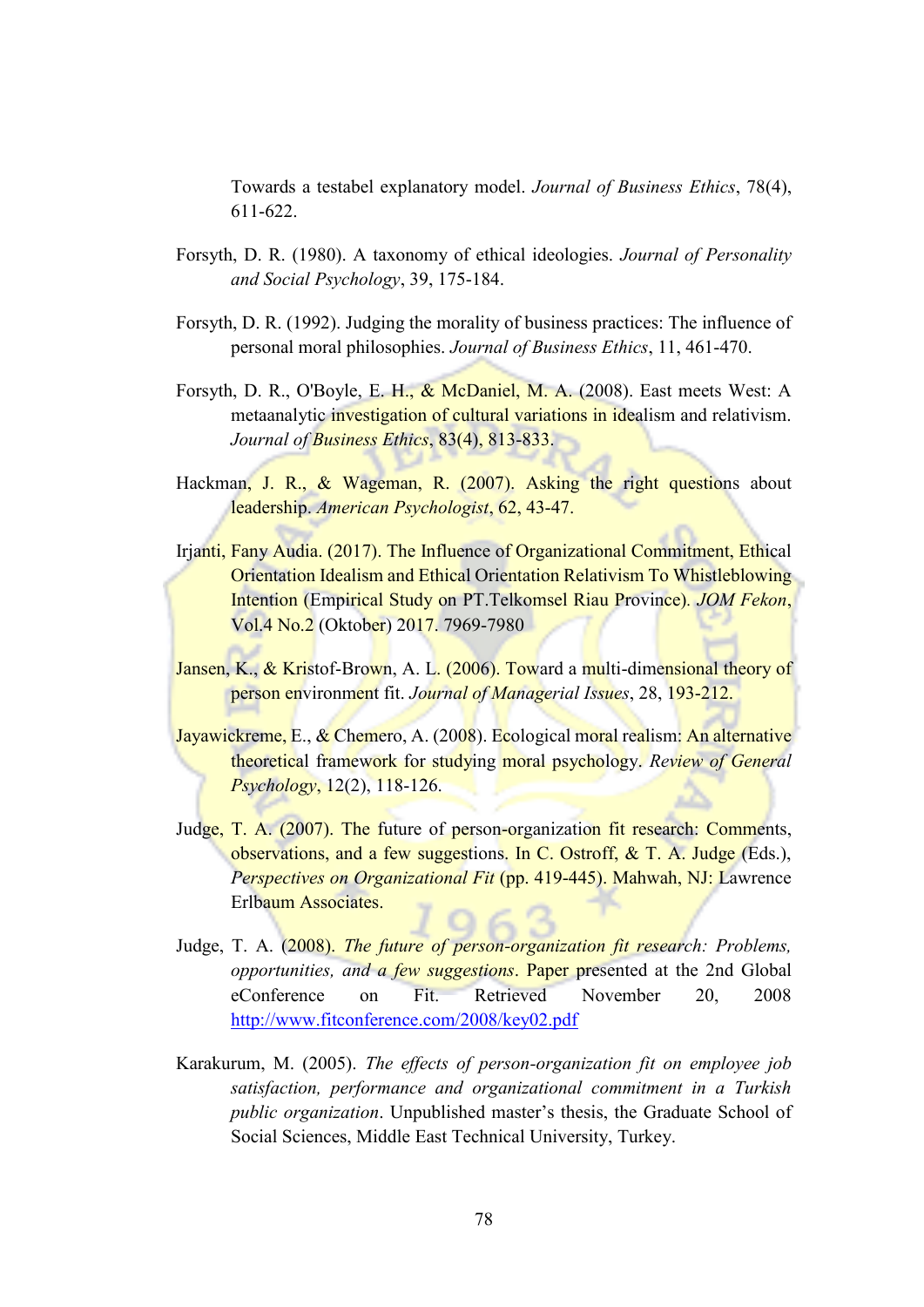- Kristof-Brown, A. L., & Jansen, K. J. (2007). *Issues of person-organization fit, Mahwah,* NJ: Lawrence Erlbaum Associates.
- Kristof-Brown, A. L., Zimmerman, R. D., & Johnson, E. C. (2005). Consequences of individuals' fit at work: A meta-analysis of person-job, person organization, person-group, and person-supervisor fit. *Personnel Psychology*, 58, 281-342.
- Kusmana, Dedi dan Ni Putu Depi Yulia Peramesti. (2018). Kepemimpinan Ideal Pada Era Generasi Millenial.*TRANSFORMASI: JURNAL MANAJEMEN PEMERINTAHAN* \ VOL. 10 NO. 1 \ MARET 2018: 73 – 84
- McConnell, C. J. (2003). A study of the relationships among person-organization fit and affective, normative, and continuance components of organizational commitment. *Journal of Applied Management and Entrepreneurship*, 8, 137-156.
- Meyer, J. P., & Allen, N. J. (1991). A three-component conceptualization of organizational commitment. *Human Resource Management Review,* 1, 61- 89.
- Meyer, J. P., Becker, T. E., & Vandenberghe, C. (2004). Employee commitment and motivation: A conceptual analysis and integrative model. *Journal of Applied Psychology*, 89(6), 991-1007.
- Meyer, J. P., Stanley, D. J., Herscovitch, L., & Topolnytsky, L. (2002). Affective, continuance and normative commitment to the organization: A metaanalysis of antecedents, correlates and consequences. *Journal of Vocational Behavior*, 61, 20-52.
- Mulyati, Ria, et. All. (2019). Model Work Engagement Angkatan Kerja Generasi Millennial dengan Meaningful Work sebagai Mediator.*GADJAH MADA JOURNAL OF PSYCHOLOGY (GAMAJOP) VOLUME 5*, NO. 1, 2019: 34- 49
- Nwadei, A. C. (2003). *The relationship between perceived values congruence and organizational commitment in multinational corporations*. Unpublished doctoral dissertation, University of Phoenix, AZ.
- Papavero, E. M. (2007). *Assessing the relationships between person- organization fit, moral philosophy, and the motivation to lead*. Paper presented at the 1st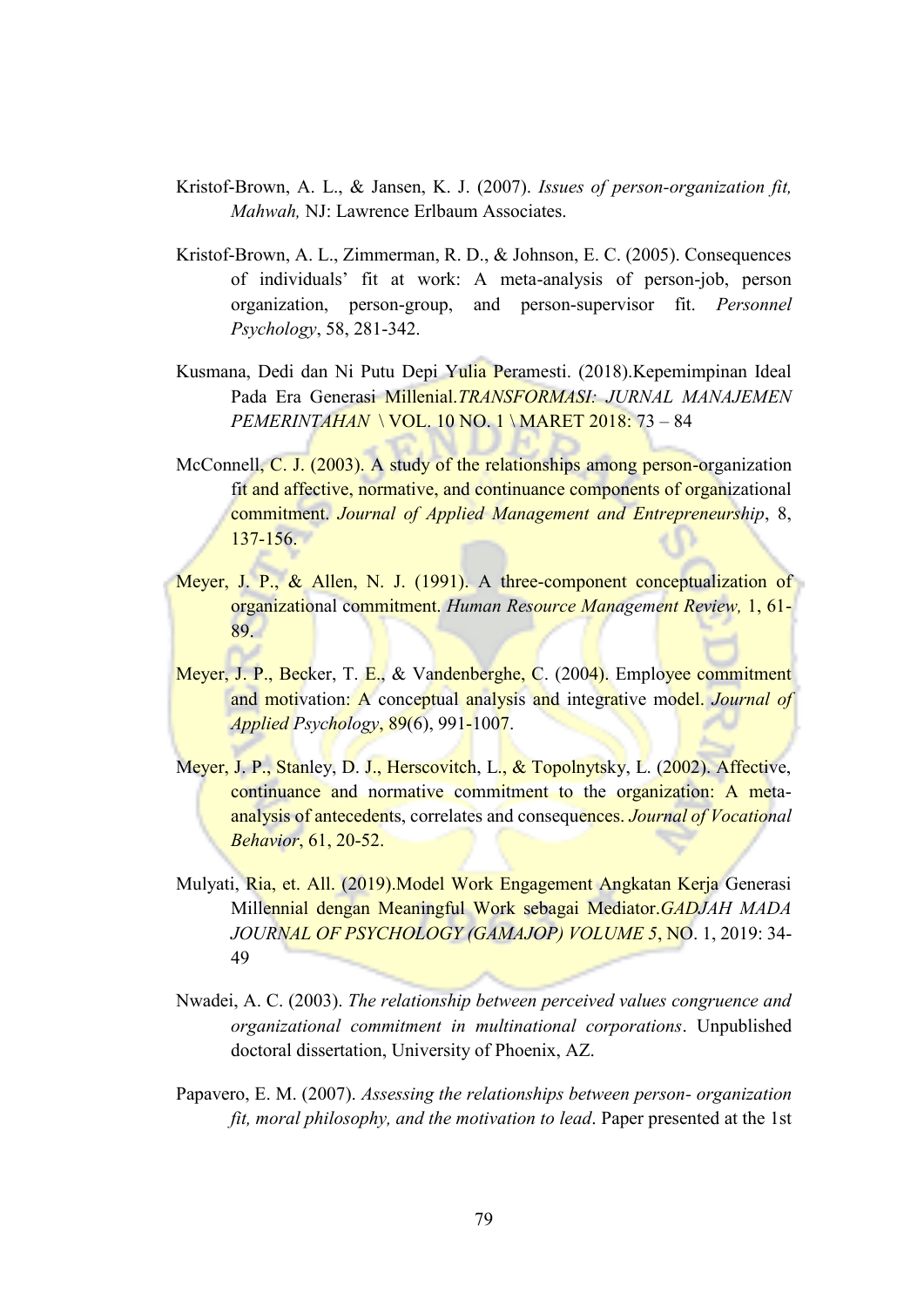Global Conference on Fit. Retrieved November 30, 2007 from <http://www.open.ac.uk/fitconference/node/17>

- Peterson, D. K. (2003). The relationship between ethical pressure, relativistic moral beliefs and organizational commitment. *Journal of Managerial Psychology*, 18, 557-572.
- Piasentin, K. A. (2007). *How do employees conceptualize fit? Development of a multidimensional measure of subjective person-organization fit.* Unpublished doctoral dissertation, University of Calgary, Canada.
- Ponemon, L. (1992). Ethical reasoning and selection-socialization in accounting. Accounting, *Organizations and Society*, 17, 239-258.
- Popper, M., & Mayseless, O. (2002). *Internal world of transformational leaders. Transformational and Charismatic Leadership (Vol. 2, pp. 203-229).* New York: Elsevier Science Publications.
- Porter, Tracy H.,Kelly Diane Riesenmy, Dail Fields. (2016),"Work environment and employee motivation to lead: moderatingeffects of personal characteristics", *American Journal of Business*, Vol. 31 Iss 2 pp. -
- Powell, D. M., & Meyer, J. P. (2004). Side-bet theory and the three-component model of organizational commitment. *Journal of Vocational Behavior*, 65, 157-177.
- Putra, Yanuar Surya, (2016). Theoretical Review: Teori Perbedaan Generasi. *Among Makarti.*Vol.9 No.18 Desember 2016. 123-134
- Robbins, Stephen P. 2001. *Organizational Behavior.* Upper Saddle River. NewJersey Prentice- Hall Inc.
- Senge, P. M. (1996). *Leading learning organizations: The bold, the powerful, and the invisible*.San Francisco: Jossey-Bass.
- Shaub, M. K., Finn, D. W., & Munter, P. (1993). The effects of auditors' ethical orientation on commitment and ethical sensitivity. *Behavioral Research in Accounting*, 5, 145-169.
- Smith, J. P. (2010). *The effects of self-efficacy and spirituality on the jobsatisfaction and motivation to lead among redeploying soldiers asmoderated by*